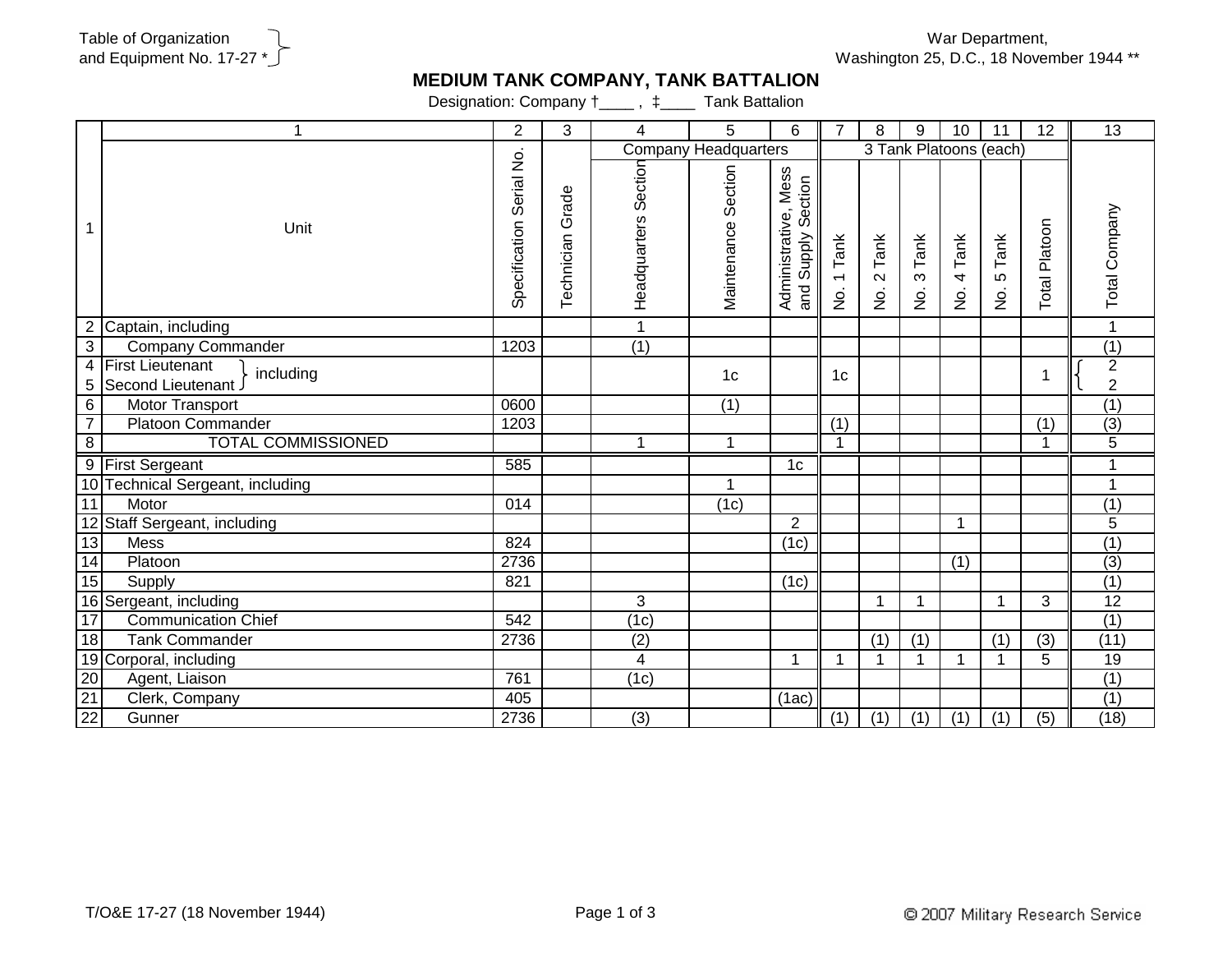|                 | 1                                   | $\overline{2}$              | 3                       | 4                    | 5                           | 6                                                | $\overline{7}$                                    | 8                               | 9                                 | 10                         | 11                           | 12             | 13               |
|-----------------|-------------------------------------|-----------------------------|-------------------------|----------------------|-----------------------------|--------------------------------------------------|---------------------------------------------------|---------------------------------|-----------------------------------|----------------------------|------------------------------|----------------|------------------|
|                 |                                     |                             |                         |                      | <b>Company Headquarters</b> |                                                  |                                                   |                                 |                                   | 3 Tank Platoons (each)     |                              |                |                  |
|                 | Unit                                | Serial No.<br>Specification | Technician Grade        | Headquarters Section | Section<br>Maintenance      | Administrative, Mess<br>Section<br>Supply<br>and | Tank<br>$\overline{\phantom{0}}$<br>$\frac{1}{2}$ | Tank<br>$\sim$<br>$\frac{1}{2}$ | Tank<br>$\infty$<br>$\frac{1}{2}$ | Tank<br>4<br>$\frac{1}{2}$ | Tank<br>LO.<br>$\frac{1}{2}$ | Total Platoon  | Total Company    |
|                 | 23 Technician, Grade 4              |                             |                         |                      |                             |                                                  |                                                   |                                 |                                   |                            |                              |                | 15               |
|                 | 24 Technician, Grade 5<br>including |                             |                         | 10                   | 8                           | 10                                               | 3                                                 | 3                               | 3                                 | 3                          | 3                            | 15             | 14               |
|                 | 25 Private, First Class             |                             |                         |                      |                             |                                                  |                                                   |                                 |                                   |                            |                              |                | 19               |
|                 | 26 Private                          |                             |                         |                      |                             |                                                  |                                                   |                                 |                                   |                            |                              |                | 25               |
| 27              | Armorer                             | 511                         | 5                       |                      | (1c)                        |                                                  |                                                   |                                 |                                   |                            |                              |                | (1)              |
| 28              | <b>Bugler</b>                       | 803                         |                         | (1b)                 |                             |                                                  |                                                   |                                 |                                   |                            |                              |                | (1)              |
| 29              | Cannoneer                           | 2736                        |                         | (3)                  |                             |                                                  | (1)                                               | (1)                             | (1)                               | (1)                        | (1)                          | (5)            | (18)             |
| $30\,$          | Cook                                | 060                         | 4                       |                      |                             | (1c)                                             |                                                   |                                 |                                   |                            |                              |                | $\overline{(1)}$ |
| 31              | Cook                                | 060                         | $\overline{5}$          |                      |                             | (1c)                                             |                                                   |                                 |                                   |                            |                              |                | (1)              |
| 32              | Cook's Helper                       | 590                         |                         |                      |                             | (1c)                                             |                                                   |                                 |                                   |                            |                              |                | (1)              |
| 33              | Driver, Tank                        | 2736                        | 4                       | (3)                  |                             |                                                  | (1)                                               |                                 |                                   | (1)                        |                              | (2)            | (9)              |
| 34              | Driver, Tank                        | 2736                        | $\overline{5}$          |                      |                             |                                                  |                                                   | (1)                             | (1)                               |                            | $\overline{(1)}$             | $\overline{3}$ | (9)              |
| 35              | Driver, Truck, Light                | 345                         | 5                       |                      |                             | (1n)                                             |                                                   |                                 |                                   |                            |                              |                | $\overline{(1)}$ |
| 36              | Gunner, Bow                         | 2736                        |                         | $\overline{(3)}$     |                             |                                                  | (1)                                               | (1)                             | (1)                               | (1)                        | (1)                          | (5)            | (18)             |
| 37              | Mechanic, Artillery                 | 802                         | 4                       |                      | (1c)                        |                                                  |                                                   |                                 |                                   |                            |                              |                | (1)              |
| $\overline{38}$ | Mechanic, Tank                      | 660                         | 4                       |                      | ((1b)(2c)3)                 |                                                  |                                                   |                                 |                                   |                            |                              |                | $\overline{(3)}$ |
| 39              | Mechanic, Tank                      | 660                         | $\overline{5}$          |                      | (2d)                        |                                                  |                                                   |                                 |                                   |                            |                              |                | (2)              |
| 40              | Repairman, Radio                    | 648                         | $\overline{\mathbf{4}}$ |                      | (1c)                        |                                                  |                                                   |                                 |                                   |                            |                              |                | $\overline{(1)}$ |
| 41              | <b>Basic</b>                        | 521                         |                         |                      |                             | (6c)                                             |                                                   |                                 |                                   |                            |                              |                | $\overline{(6)}$ |
| 42              | <b>TOTAL ENLISTED</b>               |                             |                         | 17                   | 9                           | 14                                               | 4                                                 | 5                               | 5                                 | 5                          | 5                            | 24             | $\overline{112}$ |
| 43              | <b>AGGREGATE</b>                    |                             |                         | 18                   | $\overline{10}$             | 14                                               | 5                                                 | 5                               | 5                                 | 5                          | 5                            | 25             | 117s             |